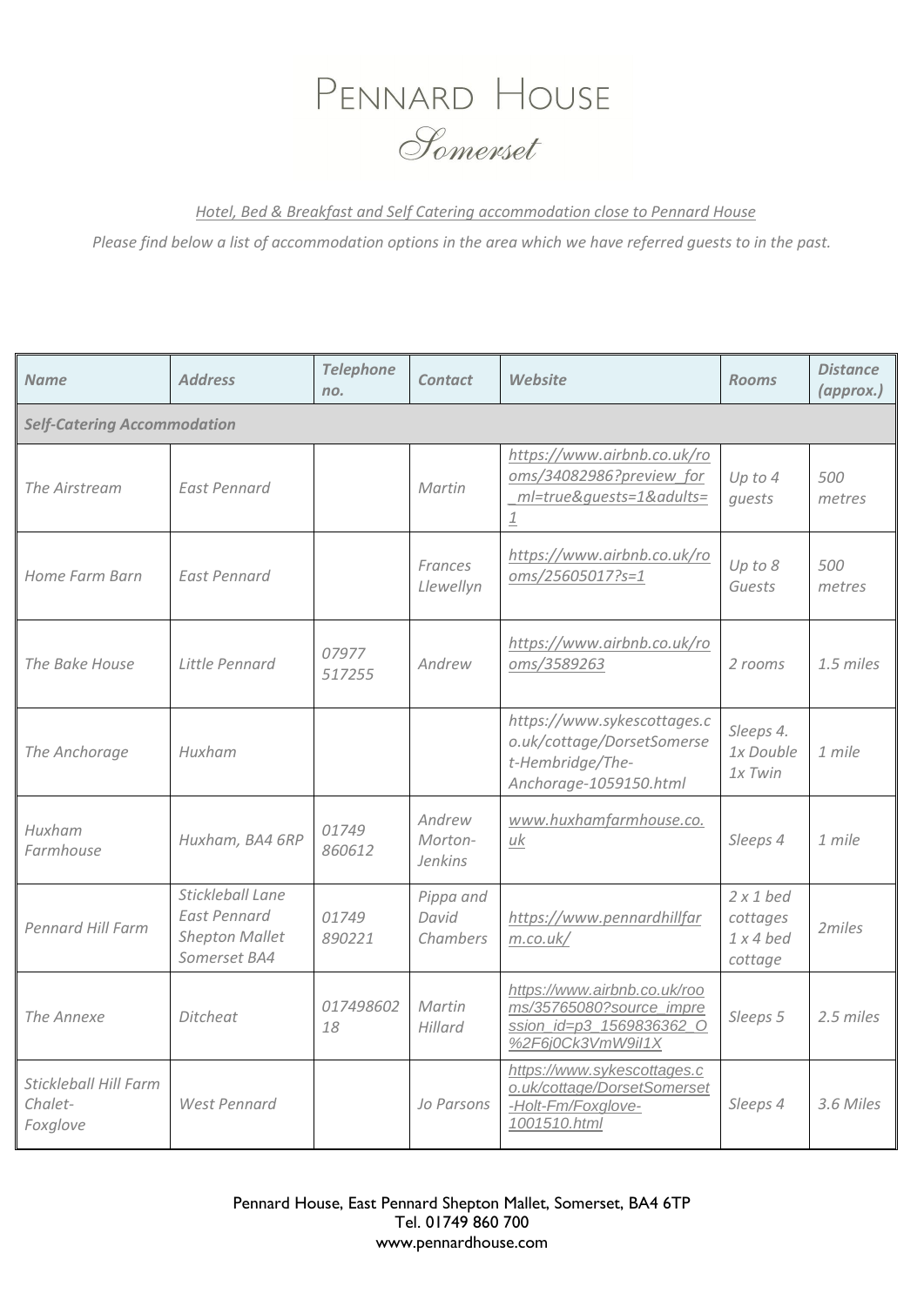## PENNARD HOUSE Somerset

| Stickleball Hill Farm<br>Chalet-<br>Bluebell | West Pennard                                                       |                                     | Jo Parsons                   | https://www.sykescottages.c<br>o.uk/cottage/DorsetSomerset<br>-Holt-Fm/Bluebell-<br>1003583.html | Sleeps 4                                  | 3.6 Miles                       |
|----------------------------------------------|--------------------------------------------------------------------|-------------------------------------|------------------------------|--------------------------------------------------------------------------------------------------|-------------------------------------------|---------------------------------|
| Stickleball Hill Farm<br>Chalet-<br>Primrose | West Pennard                                                       |                                     | Jo Parsons                   | https://www.sykescottages.c<br>o.uk/cottage/DorsetSomerset<br>-Holt-Fm/Primrose-<br>1003585.html | Sleeps 4                                  | 3.6 Miles                       |
| Lower Coxbridge<br>House                     | Lower Coxbridge,<br>Glastonbury<br>Somerset, BA6<br>8LG            | 01458<br>850805/<br>07796<br>956680 | Sarah<br>Orme                | https://www.lowercoxbridge<br>house.co.uk/                                                       | 1 bed apt<br>(2 to 4)<br>1 bed<br>barn    | 4 miles                         |
| Applebarn Cottage                            | East Street Farm,<br>West Pennard,<br>Glastonbury BA6<br>8NJ       | 01458<br>832962                     | John<br>Turner               | https://www.applebarnholid<br>ays.co.uk/                                                         | 2 rooms<br>$4 - 6$<br>people              | 5 miles                         |
| Jackdaw Cottage                              | Bruton, Somerset,<br><b>BA10 ODG</b>                               | 017498650<br>683                    | Vivien &<br>Simon<br>Booth   | https://www.jackdawcottag<br>ebruton.co.uk/                                                      | $\mathcal{L}$<br>bedrooms                 | 6 miles                         |
| The Old Rectory                              | The Old Rectory,<br>North Barrow,<br>Somerset BA22<br>7LZ          | 01963 240<br>836                    | Leander<br>and Laura<br>Ward | https://www.oldrectorynorth<br>barrow.com/<br>info@oldrectorynorthbarrow<br>.com                 | 2 double<br>rooms                         | 6 miles                         |
| The Nurseries                                | Castle Cary                                                        | 078602333<br>24                     | Charlie                      | https://www.airbnb.co.uk/ro<br>oms/2936953?s=xzC-zhGM                                            | 3<br>bedrooms<br>, sleeps 5.              | 7 miles                         |
| Middlewick Holiday<br>Cottages               | Wick,<br>Glastonbury,<br>Somerset, UK,<br>BA6 8JW                  | 01458<br>832351                     |                              | https://www.middlewickholi<br>daycottages.co.uk/cottages/                                        | Glamping<br>and<br>cottages.<br>From 2 to | 7.5 miles                       |
| The Orchards                                 | The Orchards,<br>Lower Hill Farm,<br>Butleigh,<br>Glastonbury, BA6 | 01458<br>223365                     | Claire<br>Small              | https://www.orchardfarmca<br>mpsite.co.uk/                                                       | Glamping<br>and<br>Camping                | 9 miles                         |
| <b>Woodland Retreats</b>                     | Various local<br><i>locations</i>                                  | 01935<br>840964                     |                              | https://www.woodlandsretr<br>eats.co.uk/                                                         |                                           | Differing<br>local<br>locations |
| <b>Tall Tree Glamping</b>                    | Double House<br>Farm, Coxbridge,<br>Nr<br>Glastonbury, BA          | 01458<br>850514                     | Jono<br>Hayes                | https://talltreesglamping.co<br>m/<br>info@talltreesglamping.co<br>m                             | Safari<br>Tents                           | 4 miles                         |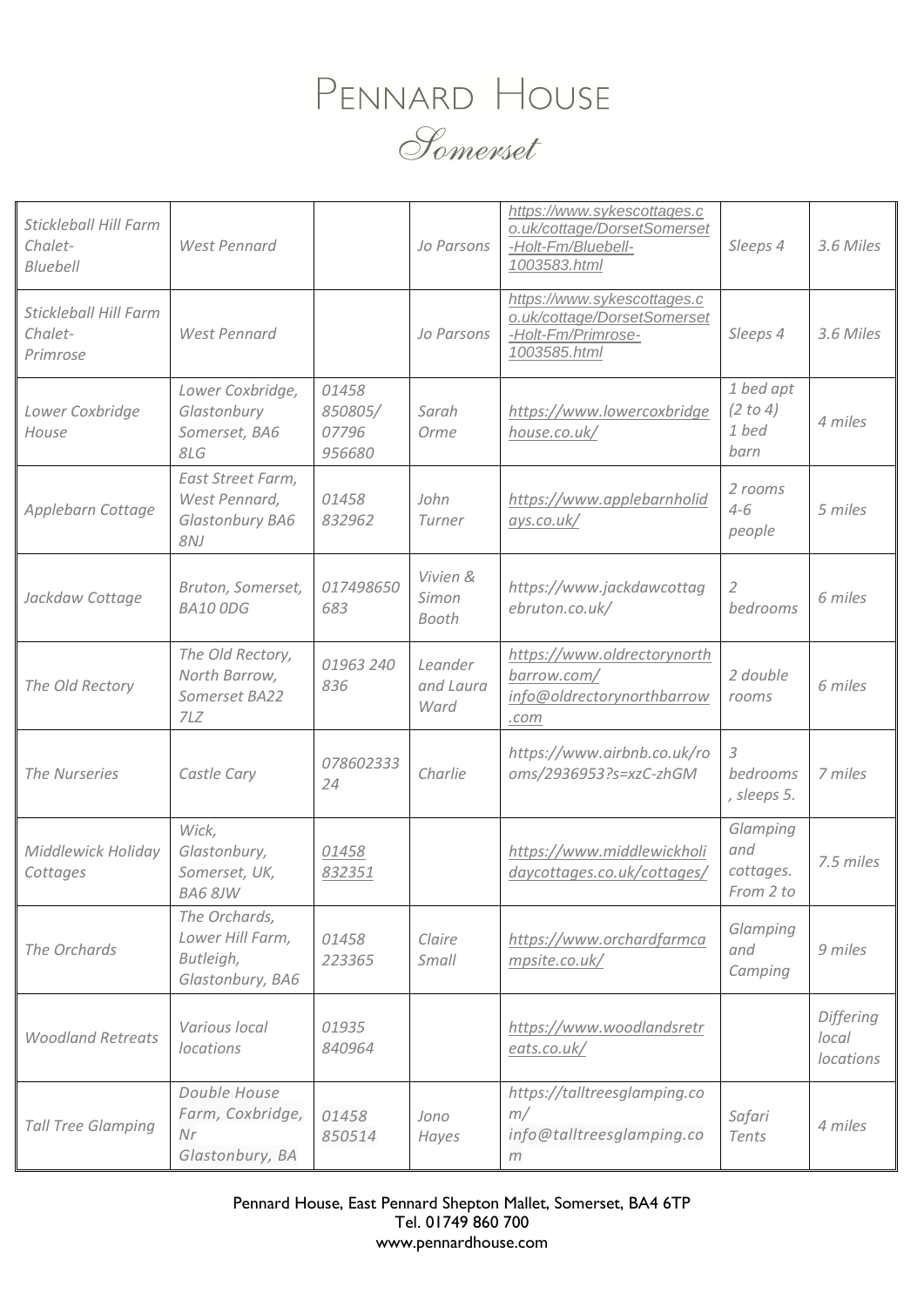

| <b>Bed &amp; Breakfast's</b>       |                                                                        |                                     |                              |                                                                                         |                                              |           |
|------------------------------------|------------------------------------------------------------------------|-------------------------------------|------------------------------|-----------------------------------------------------------------------------------------|----------------------------------------------|-----------|
| Culberry Orchard<br><b>B&amp;B</b> | Culberry Orchard<br><b>B&amp;B</b><br><b>East Pennard</b>              | 01749<br>860632/<br>07771<br>728382 | Jacinth<br>Latta             | jacinthlatta@gmail.com                                                                  | 1 large<br>double &<br>a caravan<br>to sleep | 0.5 miles |
| The Hayloft Barn                   | Huxham Green,<br>Somerset BA4<br>6RP                                   | clare@pro<br>pertyclick.c<br>om     | Clare<br>Sturdy              | https://www.booking.com/h<br>otel/gb/the-hayloft-annex-<br>shepton-mallet.en-gb.html    | 1 Double<br>bed plus<br>Single Bed           | 1 Mile    |
| Four Foot Farm                     | Four Foot Farm,<br>Four Foot,<br>Hornblotton,<br><b>Shepton Mallet</b> |                                     | Megan &<br><b>Ryan Bliss</b> | meganrosecorp@gmail.com                                                                 | 2 rooms/<br>Whole<br>House                   | 2.5 miles |
| Petercott                          | <b>East Pennard</b><br><b>Shepton Mallet</b><br>Somerset. BA4<br>6RZ   | 01749<br>860125                     | Mary<br>Anne<br>Nelson       | http://www.petercott.com/                                                               | 2 rooms                                      | 2.8 miles |
| Whitecroft Farm                    | Whitecroft Farm<br>B&B, Pylle,<br>Shepton Mallet,<br>BA4 6ST           | 01749<br>838692/<br>077787<br>06633 | Mike<br>Pudner               | Mike pudner@hotmail.com<br>http://whitecroft-<br>farm.edan.io/                          |                                              | 2.8 miles |
| Middle Farm House                  | Middle Farm<br>House, Nr Castle<br>Cary, Shepton<br>Mallet BA4 6QF     | 01749<br>860116                     | Louise<br>Hutton             | louise.hutton@middlefarmh<br>ousebandb.co.uk<br>https://middlefarmhouseban<br>db.co.uk/ | 5 en-suite<br>rooms                          | 5 miles   |
| Longbridge House                   | 78 Cowl Street,<br>Shepton Mallet,<br><b>BA4 5EP</b>                   | 07809<br>437325                     | Tanya<br>Pippard             | http://www.longbridgehous<br>e.co.uk/                                                   | 3 double<br>rooms                            | 5 miles   |
| Middleton House<br><b>B&amp;B</b>  | 68 Compton<br>Road, Shepton<br>Mallet, BA4 5QT                         | 01749<br>343720                     | Gill &<br>Kevin              | http://www.middletonhouse<br>bedandbreakfast.co.uk/                                     |                                              | 5 miles   |
| Maplestone Hall                    | <b>Shepton Mallet</b><br><b>BA4 6NP</b>                                | 01749<br>938356                     | Richard<br>Milomont          | https://www.maplestonehall<br>.co.uk/home                                               | 7 rooms                                      | 5 miles   |
| Ellesmere House                    | South Street,<br>Castle Cary, BA7<br>7EX                               | 07950<br>377571/<br>078026575<br>45 | Melanie &<br>Martin          | info@ellesmerehouse.co<br>https://www.ellesmerehouse<br><u>.co/</u>                     | 3 doubles<br>1 twin                          | 6 miles   |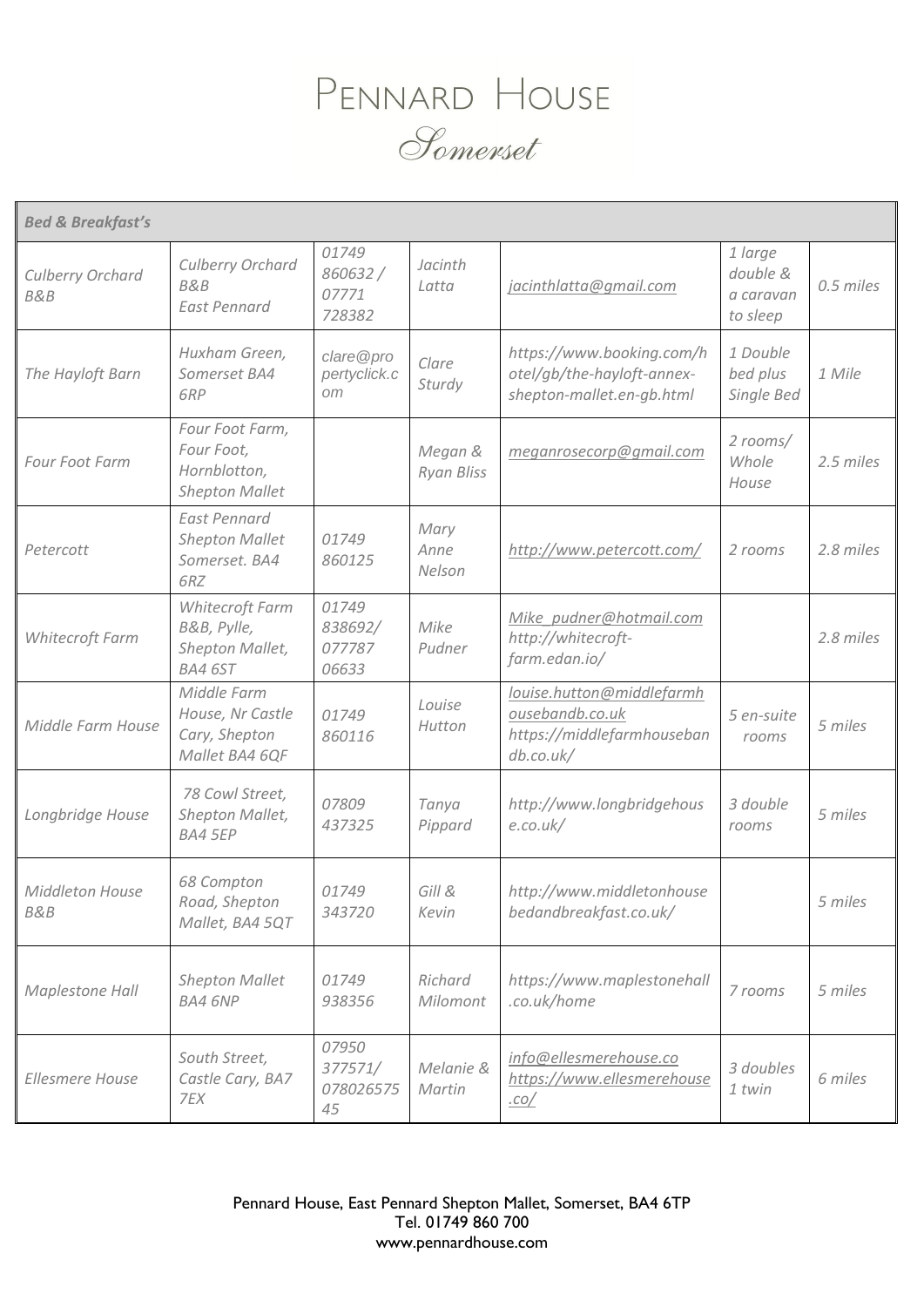## PENNARD HOUSE Somerset

| 21 Bruton                                  | 21 High Street<br><b>Bruton</b><br><b>BA10 OAH</b>          |                                         | Mary<br>Staib                         | https://www.21bruton.co.uk                   | 3 double<br>rooms | 6 miles   |
|--------------------------------------------|-------------------------------------------------------------|-----------------------------------------|---------------------------------------|----------------------------------------------|-------------------|-----------|
| <b>Barefoots Orchard</b><br><b>B&amp;B</b> | Station Road,<br>Bruton, BA10 OEH                           | 01749 814<br>930                        | Howard &<br>Jane<br>Smith             | http://www.barefootsorchar<br>d.co.uk/       | 4 rooms           | 6 miles   |
| The Oak House                              | Coombe Street<br><b>Bruton</b><br><b>BA10 OEN</b>           | Tel 01749<br>812022<br>mob<br>077191853 | Denise &<br>Martin<br><b>Bottrill</b> | www.oakhousesomerset.co.<br>uk               | 6 rooms           | 6 miles   |
| Caro Somerset                              | 18-20 High Street<br><b>Bruton</b><br><b>BA10 OAA</b>       |                                         | Natalie                               | https://www.carosomerset.c<br>om/pages/rooms | 1 double<br>room  | 6.5 miles |
| The Cross                                  | The Cross at<br>Croscombe,<br>Croscombe,<br>Wells, Somerset | 01749<br>343352                         | Terri                                 | www.cross-croscombe.co.uk                    | 5 rooms           | 7 miles   |
| <b>Hotels</b>                              |                                                             |                                         |                                       |                                              |                   |           |
| The Manor House<br>Inn                     | Ditcheat, Shepton<br>Mallet, Somerset<br><b>BA4 6RB</b>     | 01749<br>860276                         |                                       | http://manorhouseinn.co.uk/                  | 7 rooms           | 2 miles   |
| The Natterjack Inn                         | Evercreech<br>Somerset BA4<br>6NA                           | 01749<br>860253                         |                                       | www.thenatterjackinn.co.uk                   | 5 rooms           | 3.7 miles |
| <b>Red Lion</b>                            | Babcary,<br>Somerton,<br><b>TA117ED</b>                     | 01458<br>223230                         |                                       | https://redlionbabcary.co.uk<br>L            | b rooms           | 5 miles   |
| The Chapel                                 | High street,<br>Bruton, Somerset,<br><b>BA10 OAE</b>        | 01749<br>814070                         |                                       | https://atthechapel.co.uk/                   | 5 rooms           | 6 miles   |
| The George Hotel,<br>Castle Cary           | Market Place,<br>Castle Cary,<br>Somerset BA7<br>7AH        | 01963<br>350761                         |                                       | www.thegeorgehotelcastlec<br>ary.co.uk       | 17 rooms          | 6 miles   |